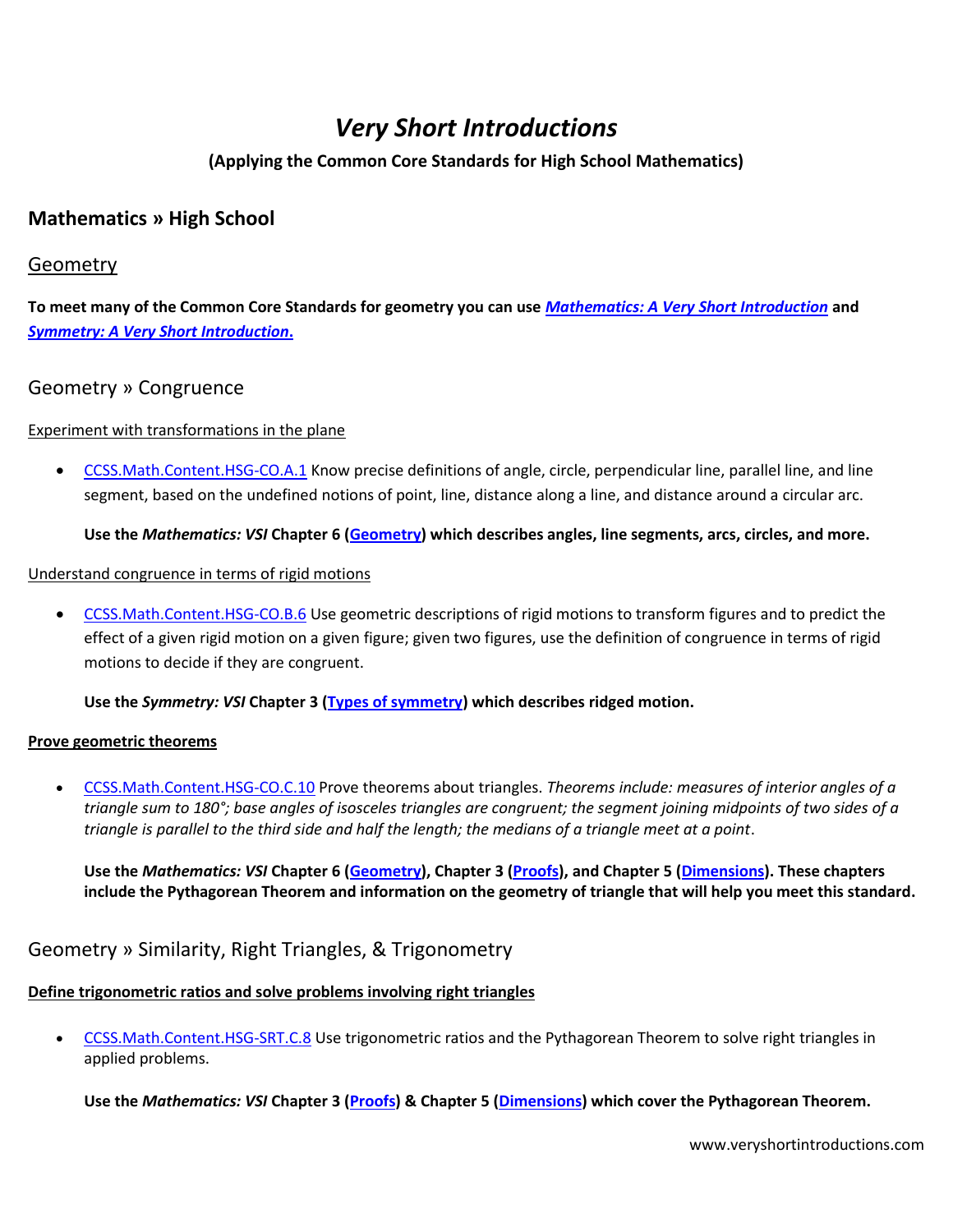# Geometry » Circles

### **Understand and apply theorems about circles**

 [CCSS.Math.Content.HSG-C.A.2](http://www.corestandards.org/Math/Content/HSG/C/A/2) Identify and describe relationships among inscribed angles, radii, and chords. *Include the relationship between central, inscribed, and circumscribed angles; inscribed angles on a diameter are right angles; the radius of a circle is perpendicular to the tangent where the radius intersects the circle.*

**Use the** *Mathematics: VSI* **Chapter 6 [\(Geometry](http://www.veryshortintroductions.com/view/10.1093/actrade/9780192853615.001.0001/actrade-9780192853615-chapter-6)) section on "[Spherical geometry](http://www.veryshortintroductions.com/view/10.1093/actrade/9780192853615.001.0001/actrade-9780192853615-chapter-6#actrade-9780192853615-div1-36)" and Chapter 3 ([Proofs\)](http://www.veryshortintroductions.com/view/10.1093/actrade/9780192853615.001.0001/actrade-9780192853615-chapter-3) sections on "Dividing a circle into regions" and "Regions of a circle".**

 *[CCSS.Math.Content.HSG-C.A.3](http://www.corestandards.org/Math/Content/HSG/C/A/3)* Construct the inscribed and circumscribed circles of a triangle, and prove properties of angles for a quadrilateral inscribed in a circle.

**Use the** *Mathematics: VSI* **Chapter 6 [\(Geometry](http://www.veryshortintroductions.com/view/10.1093/actrade/9780192853615.001.0001/actrade-9780192853615-chapter-6)) section on "[Spherical geometry](http://www.veryshortintroductions.com/view/10.1093/actrade/9780192853615.001.0001/actrade-9780192853615-chapter-6#actrade-9780192853615-div1-36)"**

#### **Find arc lengths and areas of sectors of circles**

 [CCSS.Math.Content.HSG-C.B.5](http://www.corestandards.org/Math/Content/HSG/C/B/5) Derive using similarity the fact that the length of the arc intercepted by an angle is proportional to the radius, and define the radian measure of the angle as the constant of proportionality; derive the formula for the area of a sector.

**Use the** *Mathematics: VSI* **Chapter 6 [\(Geometry](http://www.veryshortintroductions.com/view/10.1093/actrade/9780192853615.001.0001/actrade-9780192853615-chapter-6)) section on "[Spherical geometry](http://www.veryshortintroductions.com/view/10.1093/actrade/9780192853615.001.0001/actrade-9780192853615-chapter-6#actrade-9780192853615-div1-36)" and Chapter 3 ([Proofs\)](http://www.veryshortintroductions.com/view/10.1093/actrade/9780192853615.001.0001/actrade-9780192853615-chapter-3) sections on "Dividing a circle into regions" and "Regions of a circle"**

# Geometry » Expressing Geometric Properties with Equations

### **Translate between the geometric description and the equation for a conic section**

• [CCSS.Math.Content.HSG-GPE.A.1](http://www.corestandards.org/Math/Content/HSG/GPE/A/1) Derive the equation of a circle of given center and radius using the Pythagorean Theorem; complete the square to find the center and radius of a circle given by an equation.

**Use the** *Mathematics: VSI* **Chapter 6 [\(Geometry](http://www.veryshortintroductions.com/view/10.1093/actrade/9780192853615.001.0001/actrade-9780192853615-chapter-6)) section on "[Spherical geometry](http://www.veryshortintroductions.com/view/10.1093/actrade/9780192853615.001.0001/actrade-9780192853615-chapter-6#actrade-9780192853615-div1-36)", Chapter 5 ([Dimensions\)](http://www.veryshortintroductions.com/view/10.1093/actrade/9780192853615.001.0001/actrade-9780192853615-chapter-5) section on "How to define high‐dimensional space" and Chapter 3 ([Proofs\)](http://www.veryshortintroductions.com/view/10.1093/actrade/9780192853615.001.0001/actrade-9780192853615-chapter-3) section on th[e Pythagorean Theorem.](http://www.veryshortintroductions.com/view/10.1093/actrade/9780192853615.001.0001/actrade-9780192853615-chapter-3#actrade-9780192853615-div1-21)**

### Geometry » Modeling with Geometry

### **Apply geometric concepts in modeling situations**

[CCSS.Math.Content.HSG-MG.A.1](http://www.corestandards.org/Math/Content/HSG/MG/A/1) Use geometric shapes, their measures, and their properties to describe objects (e.g., modeling a tree trunk or a human torso as a cylinder).

**Use the** *Mathematics: VSI* **Chapter 6 [\(Geometry\)](http://www.veryshortintroductions.com/view/10.1093/actrade/9780192853615.001.0001/actrade-9780192853615-chapter-6) and Chapter 1 [\(Modeling\)](http://www.veryshortintroductions.com/view/10.1093/actrade/9780192853615.001.0001/actrade-9780192853615-chapter-1)**

### Statistics & Probability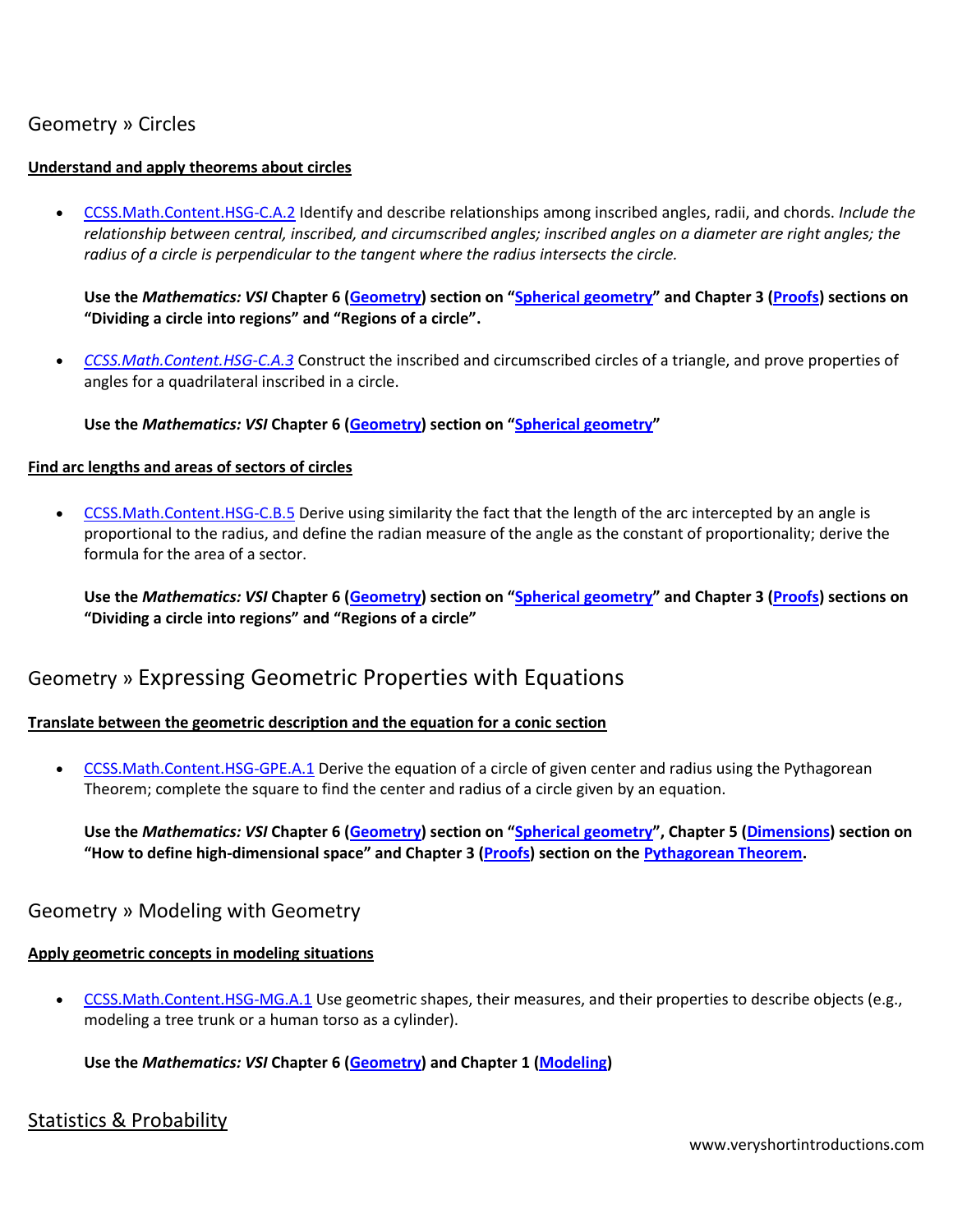**To meet Common Core Standards for Statistics & Probability use** *[Statistics: A Very Short Introduction](http://www.veryshortintroductions.com/view/10.1093/actrade/9780199233564.001.0001/actrade-9780199233564?rskey=i92dLA&result=8)* **and** *[Probability: A Very](http://www.veryshortintroductions.com/view/10.1093/actrade/9780199588480.001.0001/actrade-9780199588480?rskey=DWBXrZ&result=7)  [Short Introduction](http://www.veryshortintroductions.com/view/10.1093/actrade/9780199588480.001.0001/actrade-9780199588480?rskey=DWBXrZ&result=7)***.**

Statistics & Probability » Interpreting Categorical & Quantitative Data

### **Summarize, represent, and interpret data on a single count or measurement variable**

[CCSS.Math.Content.HSS-ID.A.2](http://www.corestandards.org/Math/Content/HSS/ID/A/2) Use statistics appropriate to the shape of the data distribution to compare center (median, mean) and spread (interquartile range, standard deviation) of two or more different data sets.

**Use the** *Statistics: VSI* **Chapter 2 [\(Simple descriptions\)](http://www.veryshortintroductions.com/view/10.1093/actrade/9780199233564.001.0001/actrade-9780199233564-chapter-2)** *and* **the** *Probability: VSI* **Chapter 4 [\(Chance experiments\)](http://www.veryshortintroductions.com/view/10.1093/actrade/9780199588480.001.0001/actrade-9780199588480-chapter-4)** 

 [CCSS.Math.Content.HSS-ID.A.3](http://www.corestandards.org/Math/Content/HSS/ID/A/3) Interpret differences in shape, center, and spread in the context of the data sets, accounting for possible effects of extreme data points (outliers).

**Use the** *Statistics: VSI* **Chapter 2 [\(Simple descriptions\)](http://www.veryshortintroductions.com/view/10.1093/actrade/9780199233564.001.0001/actrade-9780199233564-chapter-2), Chapter 3 [\(Collecting good data\)](http://www.veryshortintroductions.com/view/10.1093/actrade/9780199233564.001.0001/actrade-9780199233564-chapter-3), and Chapter 6 [\(Statistical](http://www.veryshortintroductions.com/view/10.1093/actrade/9780199233564.001.0001/actrade-9780199233564-chapter-6)  [models and methods\)](http://www.veryshortintroductions.com/view/10.1093/actrade/9780199233564.001.0001/actrade-9780199233564-chapter-6).**

 [CCSS.Math.Content.HSS-ID.A.4](http://www.corestandards.org/Math/Content/HSS/ID/A/4) Use the mean and standard deviation of a data set to fit it to a normal distribution and to estimate population percentages. Recognize that there are data sets for which such a procedure is not appropriate. Use calculators, spreadsheets, and tables to estimate areas under the normal curve.

**Use the** *Probability: VSI* **Chapter 4 [\(Chance experiments\)](http://www.veryshortintroductions.com/view/10.1093/actrade/9780199588480.001.0001/actrade-9780199588480-chapter-4) and the** *Statistics: VSI* **Chapter 2 [\(Simple descriptions\)](http://www.veryshortintroductions.com/view/10.1093/actrade/9780199233564.001.0001/actrade-9780199233564-chapter-2), Chapter 4 [\(Probability\)](http://www.veryshortintroductions.com/view/10.1093/actrade/9780199233564.001.0001/actrade-9780199233564-chapter-4), and Chapter 5 [\(Estimation and inference\)](http://www.veryshortintroductions.com/view/10.1093/actrade/9780199233564.001.0001/actrade-9780199233564-chapter-5).**

# Statistics & Probability » Making Inferences & Justifying Conclusions

### **Understand and evaluate random processes underlying statistical experiments**

 [CCSS.Math.Content.HSS-IC.A.1](http://www.corestandards.org/Math/Content/HSS/IC/A/1) Understand statistics as a process for making inferences about population parameters based on a random sample from that population.

**Use the** *Probability: VSI* **Chapter 4 [\(Chance experiments\)](http://www.veryshortintroductions.com/view/10.1093/actrade/9780199588480.001.0001/actrade-9780199588480-chapter-4)** and **the** *Statistics: VSI* **Chapter 2 [\(Simple descriptions\)](http://www.veryshortintroductions.com/view/10.1093/actrade/9780199233564.001.0001/actrade-9780199233564-chapter-2), Chapter 4 [\(Probability\)](http://www.veryshortintroductions.com/view/10.1093/actrade/9780199233564.001.0001/actrade-9780199233564-chapter-4), and Chapter 5 [\(Estimation and inference\)](http://www.veryshortintroductions.com/view/10.1093/actrade/9780199233564.001.0001/actrade-9780199233564-chapter-5).**

 [CCSS.Math.Content.HSS-IC.A.2](http://www.corestandards.org/Math/Content/HSS/IC/A/2) Decide if a specified model is consistent with results from a given data-generating process, e.g., using simulation. *For example, a model says a spinning coin falls heads up with probability 0.5. Would a result of 5 tails in a row cause you to question the model*?

**Use the** *Probability: VSI* **Chapter 1 [\(Fundamentals\)](http://www.veryshortintroductions.com/view/10.1093/actrade/9780199588480.001.0001/actrade-9780199588480-chapter-1), Chapter 2 [\(The workings of probability\)](http://www.veryshortintroductions.com/view/10.1093/actrade/9780199588480.001.0001/actrade-9780199588480-chapter-2), and Chapter 4 [\(Chance](http://www.veryshortintroductions.com/view/10.1093/actrade/9780199588480.001.0001/actrade-9780199588480-chapter-4)  [experiments\)](http://www.veryshortintroductions.com/view/10.1093/actrade/9780199588480.001.0001/actrade-9780199588480-chapter-4) and the** *Statistics: VSI* **Chapter 4 [\(Probability\)](http://www.veryshortintroductions.com/view/10.1093/actrade/9780199233564.001.0001/actrade-9780199233564-chapter-4) and Chapter 5 [\(Estimation and inference\)](http://www.veryshortintroductions.com/view/10.1093/actrade/9780199233564.001.0001/actrade-9780199233564-chapter-5).**

### **Make inferences and justify conclusions from sample surveys, experiments, and observational studies**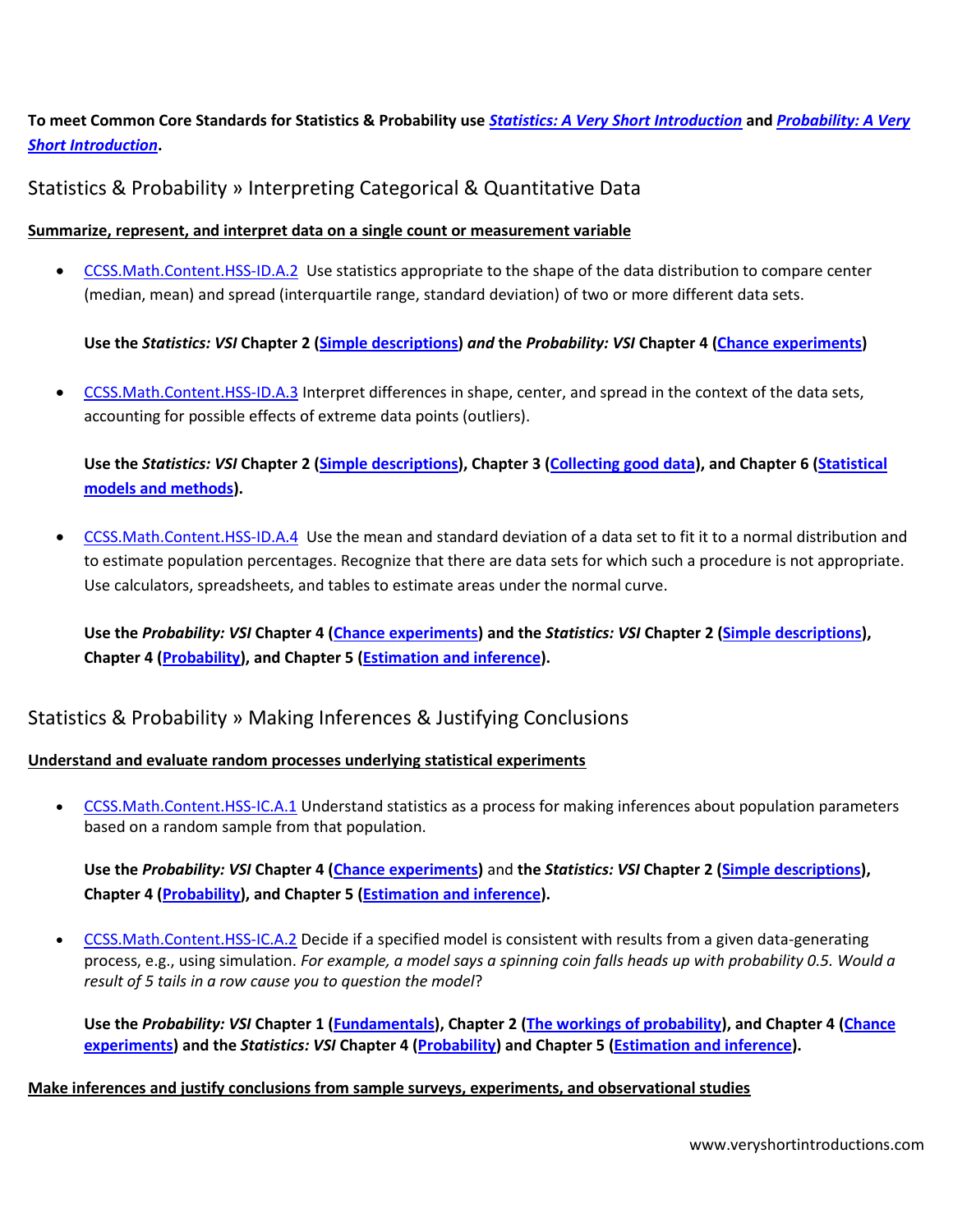[CCSS.Math.Content.HSS-IC.B.3](http://www.corestandards.org/Math/Content/HSS/IC/B/3) Recognize the purposes of and differences among sample surveys, experiments, and observational studies; explain how randomization relates to each.

**Use the** *Statistics: VSI* **sections on "[Survey sampling](http://www.veryshortintroductions.com/view/10.1093/actrade/9780199233564.001.0001/actrade-9780199233564-chapter-3#actrade-9780199233564-div1-18)" and on "[Observational versus experimental data](http://www.veryshortintroductions.com/view/10.1093/actrade/9780199233564.001.0001/actrade-9780199233564-chapter-3#actrade-9780199233564-div1-16)", both in Chapter 3 [\(Collecting Good Data\)](http://www.veryshortintroductions.com/view/10.1093/actrade/9780199233564.001.0001/actrade-9780199233564-chapter-3).**

 [CCSS.Math.Content.HSS-IC.B.4](http://www.corestandards.org/Math/Content/HSS/IC/B/4) Use data from a sample survey to estimate a population mean or proportion; develop a margin of error through the use of simulation models for random sampling.

**Use the** *Statistics: VSI* **Chapter 3 [\(Collecting Good Data\)](http://www.veryshortintroductions.com/view/10.1093/actrade/9780199233564.001.0001/actrade-9780199233564-chapter-3) and Chapter 5 [\(Estimation and inference\)](http://www.veryshortintroductions.com/view/10.1093/actrade/9780199233564.001.0001/actrade-9780199233564-chapter-5)**

 [CCSS.Math.Content.HSS-IC.B.5](http://www.corestandards.org/Math/Content/HSS/IC/B/5) Use data from a randomized experiment to compare two treatments; use simulations to decide if differences between parameters are significant.

**Use the** *Statistics: VSI* **Chapter 3 [\(Collecting Good Data\)](http://www.veryshortintroductions.com/view/10.1093/actrade/9780199233564.001.0001/actrade-9780199233564-chapter-3) and Chapter 5 [\(Estimation and inference\)](http://www.veryshortintroductions.com/view/10.1093/actrade/9780199233564.001.0001/actrade-9780199233564-chapter-5). Both chapters include treatment examples.**

[CCSS.Math.Content.HSS-IC.B.6](http://www.corestandards.org/Math/Content/HSS/IC/B/6) Evaluate reports based on data.

**Use the** *Statistics: VSI* **with particular attention to Chapter 3 [\(Collecting Good Data\)](http://www.veryshortintroductions.com/view/10.1093/actrade/9780199233564.001.0001/actrade-9780199233564-chapter-3).**

### Statistics & Probability » Conditional Probability & the Rules of Probability

### **Understand independence and conditional probability and use them to interpret data**

 [CCSS.Math.Content.HSS-CP.A.3](http://www.corestandards.org/Math/Content/HSS/CP/A/3) Understand the conditional probability of *A* given *B* as *P*(*A* and *B*)/*P*(*B*), and interpret independence of *A* and *B* as saying that the conditional probability of *A* given *B* is the same as the probability of *A*, and the conditional probability of *B* given *A* is the same as the probability of *B*.

**Use the** *Probability: VSI* **Chapter 2 [\(The workings of probability\)](http://www.veryshortintroductions.com/view/10.1093/actrade/9780199588480.001.0001/actrade-9780199588480-chapter-2) which covers the Addition law, Multiplication Law, Independence, and more.**

 [CCSS.Math.Content.HSS-CP.A.5](http://www.corestandards.org/Math/Content/HSS/CP/A/5) Recognize and explain the concepts of conditional probability and independence in everyday language and everyday situations. *For example, compare the chance of having lung cancer if you are a smoker with the chance of being a smoker if you have lung cancer.* 

**Use the** *Probability: VSI* **Probability VSI Chapter 2 [\(The workings of probability\)](http://www.veryshortintroductions.com/view/10.1093/actrade/9780199588480.001.0001/actrade-9780199588480-chapter-2) to understand the concepts and Chapter 6 [\(Games people play\)](http://www.veryshortintroductions.com/view/10.1093/actrade/9780199588480.001.0001/actrade-9780199588480-chapter-6) and Chapter 7 [\(Applications in science, medicine, and operations research\)](http://www.veryshortintroductions.com/view/10.1093/actrade/9780199588480.001.0001/actrade-9780199588480-chapter-7) to provide everyday situational examples.**

### **Use the rules of probability to compute probabilities of compound events.**

 [CCSS.Math.Content.HSS-CP.B.6](http://www.corestandards.org/Math/Content/HSS/CP/B/6) Find the conditional probability of *A* given *B* as the fraction of *B*'s outcomes that also belong to *A*, and interpret the answer in terms of the model.

**Use the "[Events with Overlap](http://www.veryshortintroductions.com/view/10.1093/actrade/9780199588480.001.0001/actrade-9780199588480-chapter-2#actrade-9780199588480-div1-13)" section of Chapter 2 [\(The workings of probability\)](http://www.veryshortintroductions.com/view/10.1093/actrade/9780199588480.001.0001/actrade-9780199588480-chapter-2) in the** *Probability: VSI*